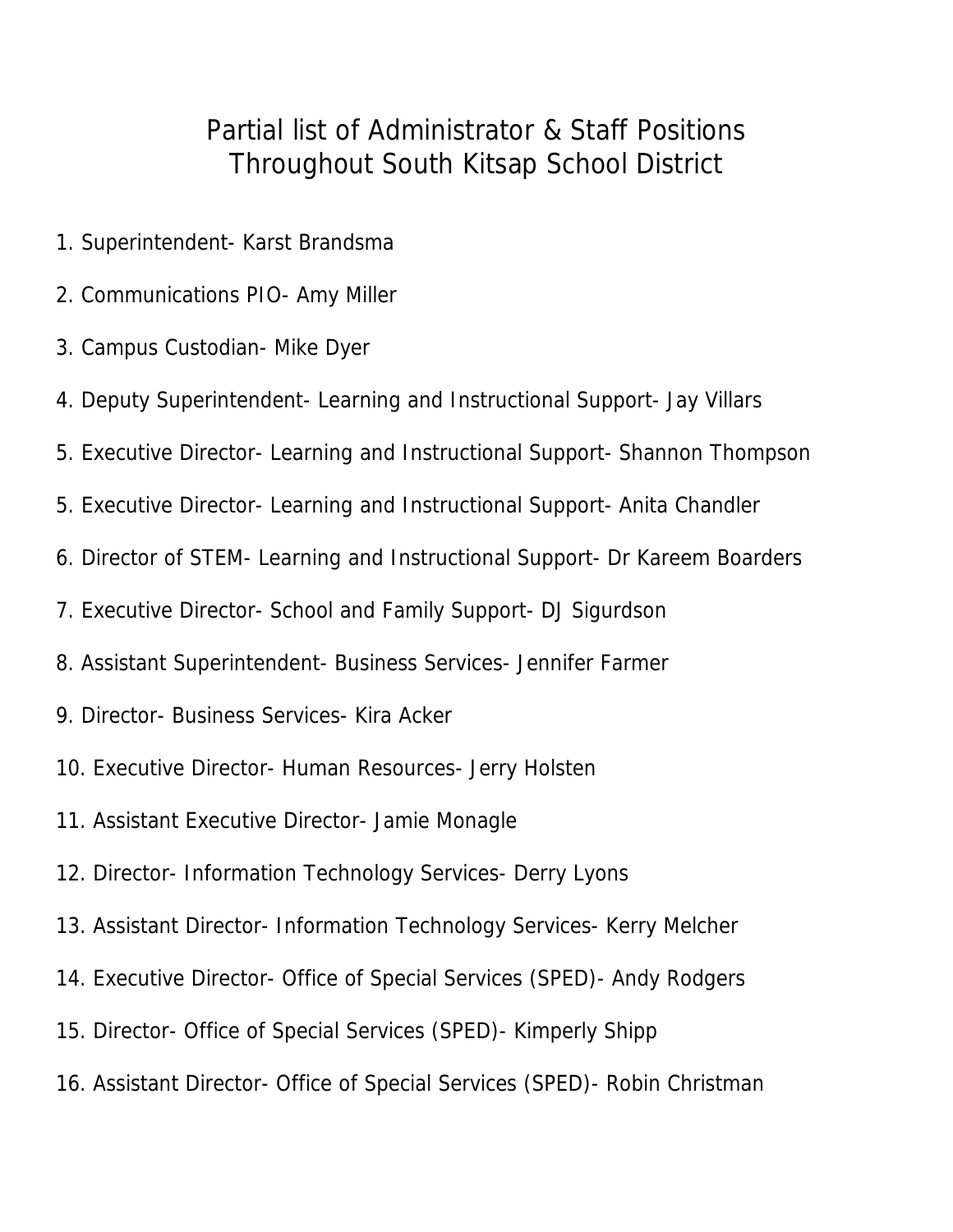- 17. Director- Visual and Performing Arts- Bob Cooper
- 18. Director- Career and Technical Education (CTE)- Sara Hatfield

19. Assistant Director- Career and Technical Education (CTE) - Gregory Kilpatrick (No other district has an assistant director of CTE)

- 20 Executive Director- Facilities and Operations- Tom Adams
- 21. Assistant Director- Facilities and Operations- Mike Riley
- 22. Assistant Director- Facilities and Operations- Darryl Johnson
- 23. Director- Food and Nutrition- Ariane Shanley
- 24. Assistant Director- Tami Tabtab
- 25. Director- Transportation Services- Jay Rosapepe (Also a City Council member)
- 26. Assistant Director- Transportation Services- Pam Roland

Schools-

SKHS- Principal- Diane Fox (now gone)

- 4 Vice Principals- Casey Ogan, Janis Maracic, Freda Evans, Charla Cole
- 1 Athletic Director- Kelly Kirk
- 4 Deans- Eric Canton, Kendra Pratchett, Tami Lester-Dame, Marcus Logue
- 8 Counselors
- 1 Career Center Counselor
- 1 ESD Educational Advocate
- 1 IB Coordinator
- 3 Psychologists
- 2 Nurses
- 4 Instructional Specialists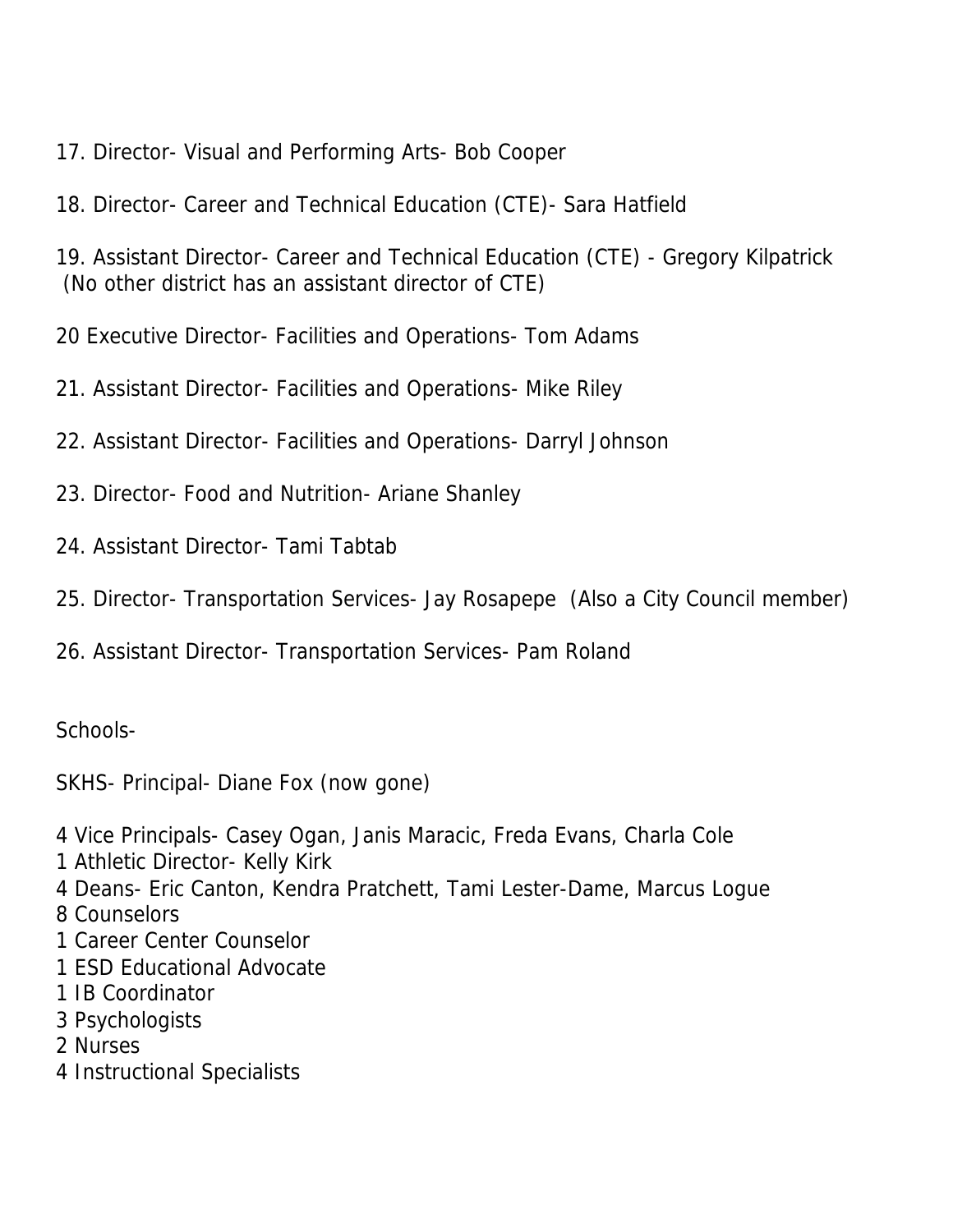Wee Wolves Preschool is run by Kim HOLSTEN

Explorer Academy and Discovery Alternative School

Principal- Pat Oster School starts here at 7:30 and ends at 1:30

Cedar Heights Middle School

- 1 Principal- Andrew Cain
- 1 Asst Principal- Jobie Flint
- 1 Dean
- 2 Counselors
- 1 Instructional Specialist

John Sedgwick Middle School

- 1 Principal Dan Novick
- 1 Asst Principal Cherryl Christman
- 2 Counselors
- 1 Dean
- 1 Psychologist
- 2 Instructional Specialists

Marcus Whitman Middle School

- 1 Principal- Brian Carlson
- 2 Asst Principals- Renee Murphy and Joey Kolattukudy
- 1 Dean
- 2 Counselors
- 1 Psychologist
- 1 Instructional Specialist

Burley Glenwood Elementary 1 Principal- Darek Grant No Asst Principal 1 Psychologist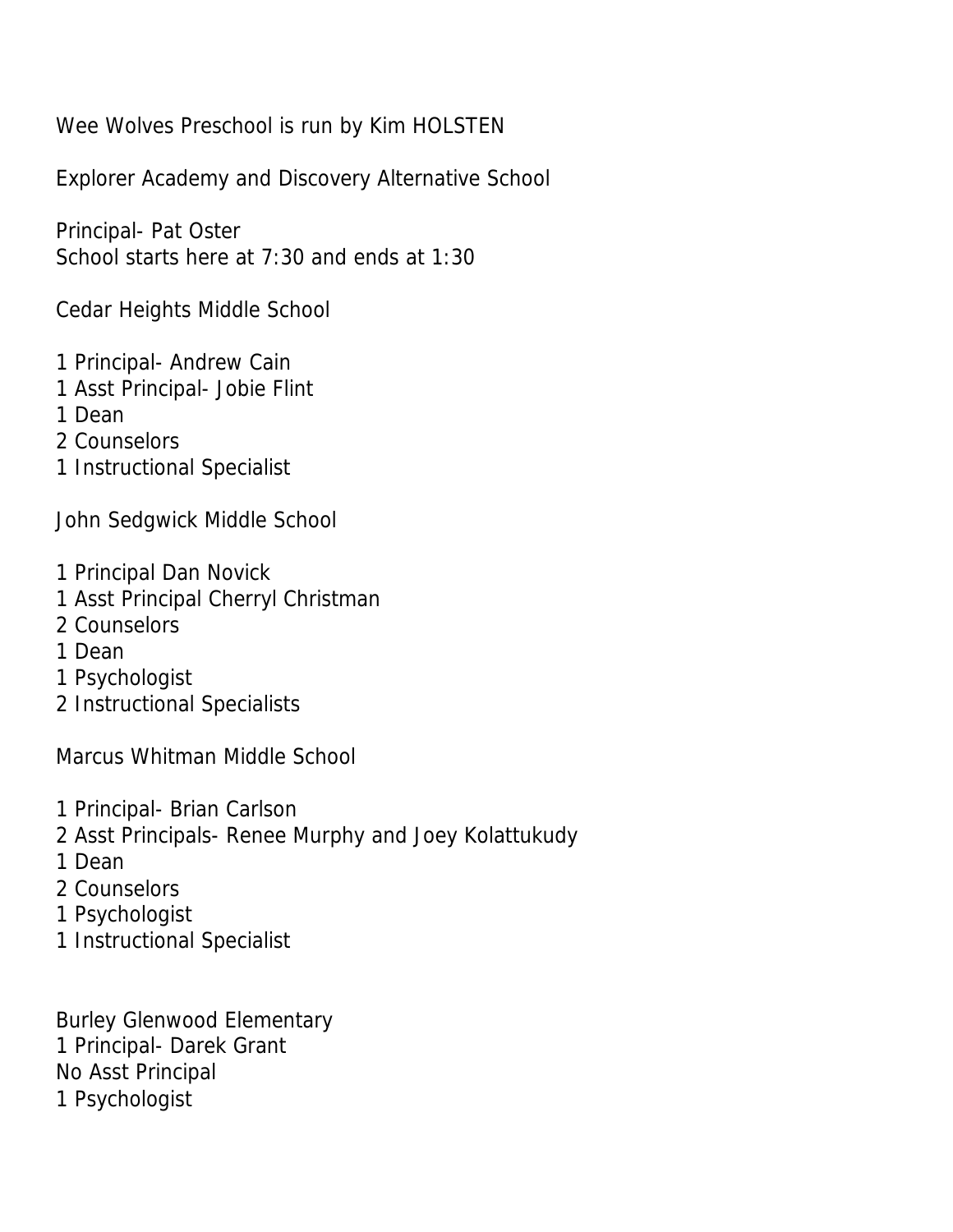1 Counselor

- 1 Speech Language Pathologist
- 1 Occupational Therapist

1 Nurse

1 Instructional Specialist

East Port Orchard Elementary

- 1 Principal- Paul Hulbert
- 1 Asst Principal- Joey Kolattukudy
- 1 Counselor
- 1 Psychologist
- 1 Occupational Therapist
- 1 Speech Language Therapist

1 Nurse

1 Instructional Specialist

Hidden Creek Elementary

1 Principal- Brenda Ward

No Asst Principal

1 Counselor

- 1 Psychologist
- 1 Speech Language Therapist

1 Nurse

1 Instructional Specialist

Manchester Elementary

1 Principal- Rachelle Byrd

No Asst Principal

1 Counselor

1 Occupational Therapist

1 Nurse

- 1 Speech Therapist
- 1 Kitchen Person

1 Instructional Specialist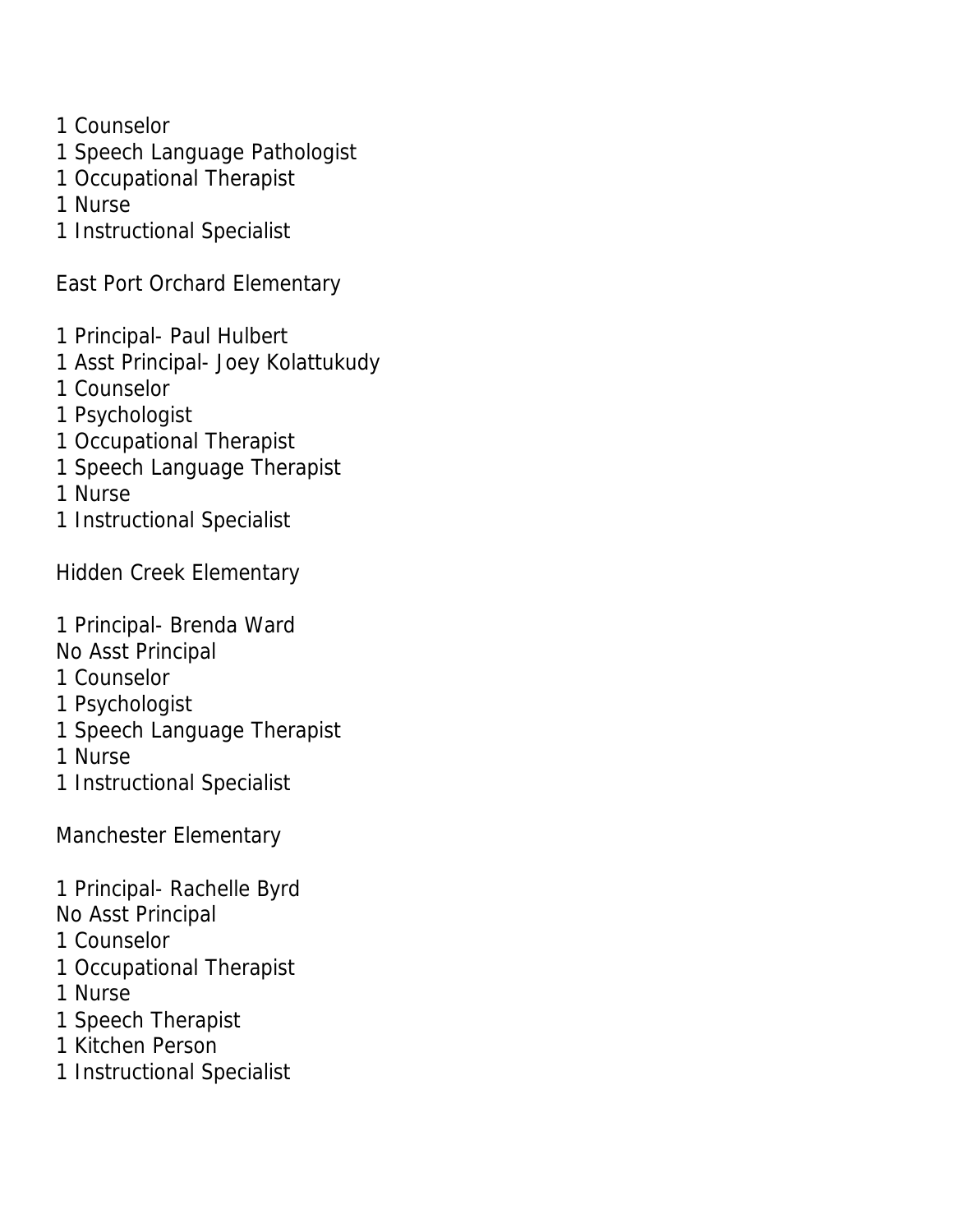Mullenix Ridge Elementary

1 Principal- Barbara Pixton No Asst Principal-

1 Counselor 1 Psychologist

1 Nurse

1 Speech Language Therapist

1 Occupational Therapist

1 Instructional Specialist

Olalla Elementary 1 Principal- Ted Macomber No Asst Principal

1 Counselor

1 Psychologist

1 Nurse

1 Speech Language Therapist

1 Instructional Specialist

Orchard Heights Elementary 1 Principal Kris Christenberry 1 Asst Principal- Kathy Robinson 1 Psychologist ?? 1 Nurse 1 Speech Language Therapist 1 Occupational Therapist 1 Instructional Specialist Sidney Glen Elementary

1 Principal- Jason Shdo

1 Asst Principal- Ginnie Brossard

1 Nurse

2 Counselors

1 Psychologist

1 Instructional Specialist

South Colby Elementary 1 Principal- Joe Riley